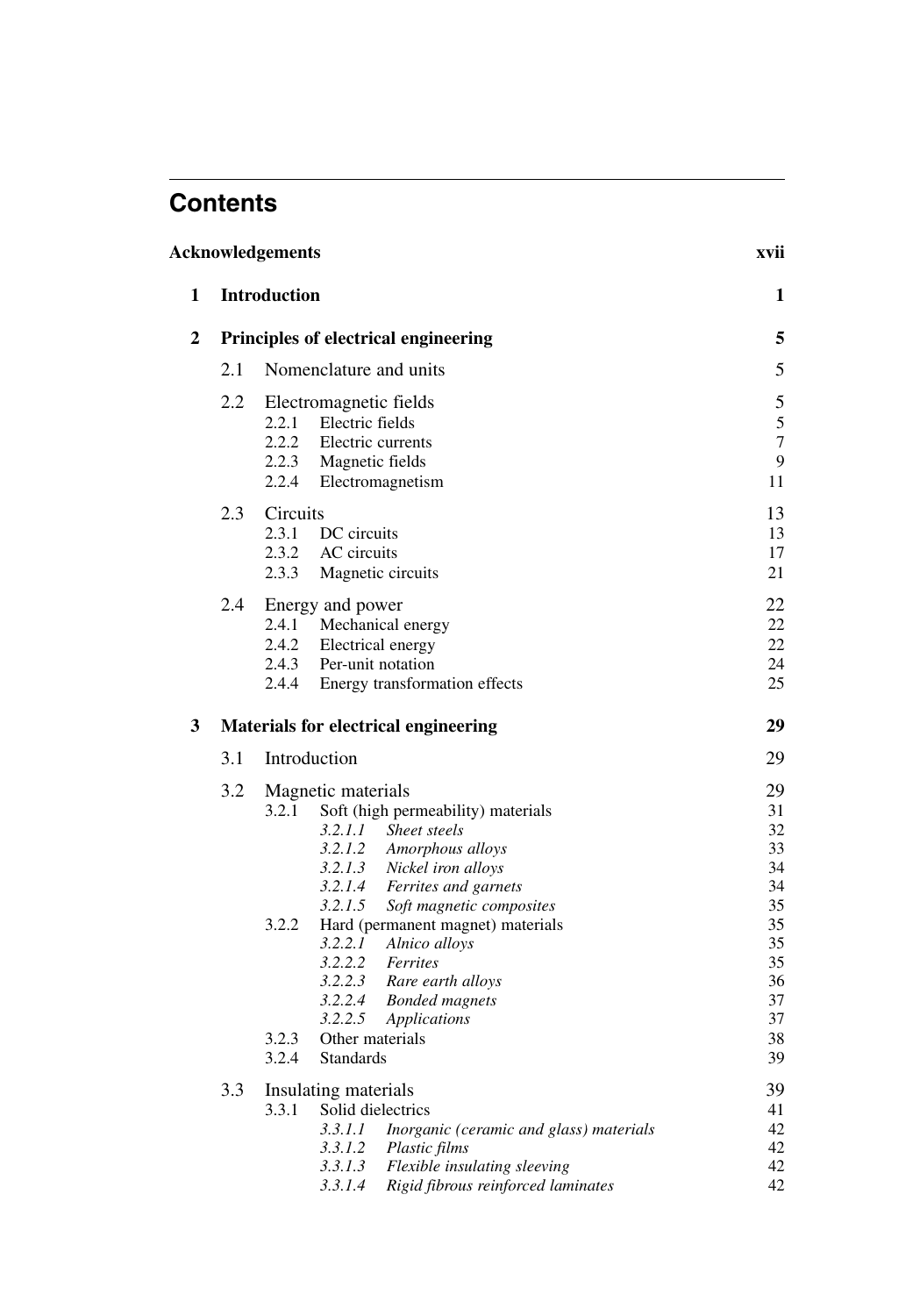|   |     | 3.3.2<br>3.3.5                                    | 3.3.1.5<br>Resins and varnishes<br>3.3.1.6<br>Pressure-sensitive adhesive tapes<br>3.3.1.7 Cellulosic materials<br>3.3.1.8 Combined flexible materials<br>3.3.1.9<br>Mica products<br>3.3.1.10 Textile insulation<br>3.3.1.11 Elastomers and thermoplastics<br>Liquid dielectrics<br>3.3.3 Gas insulation<br>3.3.4 Vacuum insulation<br><b>Standards</b>           | 43<br>43<br>43<br>43<br>43<br>44<br>44<br>46<br>47<br>48<br>48       |
|---|-----|---------------------------------------------------|--------------------------------------------------------------------------------------------------------------------------------------------------------------------------------------------------------------------------------------------------------------------------------------------------------------------------------------------------------------------|----------------------------------------------------------------------|
|   | 3.4 | 3.4.2<br>3.4.3<br>3.4.4                           | Conducting materials<br>3.4.1 Conductors<br>3.4.1.1<br>Copper and its alloys<br>3.4.1.2<br>Aluminium and its alloys<br>3.4.1.3<br>Resistance alloys<br>Semiconductors<br>3.4.2.1 Impurity effects and doping<br>3.4.2.2 The transistor<br>3.4.2.3 Printed circuits and integrated circuits<br>3.4.2.4<br>The microprocessor<br>Superconductors<br><b>Standards</b> | 49<br>49<br>49<br>53<br>54<br>54<br>55<br>57<br>58<br>58<br>59<br>60 |
| 4 |     |                                                   | <b>Measurements and instrumentation</b>                                                                                                                                                                                                                                                                                                                            | 63                                                                   |
|   | 4.1 | 4.1.4<br>4.1.5                                    | Introduction<br>4.1.1 Definition of terms<br>4.1.2 Range, accuracy and error<br>4.1.3 Dynamic effects<br>Signals and standards<br>P&ID symbols                                                                                                                                                                                                                     | 63<br>63<br>63<br>64<br>64<br>65                                     |
|   | 4.2 | Pressure<br>4.2.1                                 | The manometer<br>4.2.2 Elastic sensing elements<br>4.2.3 Piezo elements                                                                                                                                                                                                                                                                                            | 65<br>65<br>68<br>68                                                 |
|   | 4.3 | Flow<br>4.3.1<br>4.3.2<br>4.3.3<br>4.3.4<br>4.3.5 | Differential pressure flowmeters<br>Turbine flowmeters<br>Vortex shedding flowmeters<br>Electromagnetic flowmeters<br><b>Ultrasonic flowmeters</b>                                                                                                                                                                                                                 | 70<br>70<br>72<br>73<br>74<br>74                                     |
|   |     | 4.3.6                                             | Mass flowmeters                                                                                                                                                                                                                                                                                                                                                    | 75                                                                   |
|   | 4.4 | 4.4.1<br>4.4.2<br>4.4.3                           | Temperature<br>The thermocouple<br>The resistance thermometer<br>The pyrometer                                                                                                                                                                                                                                                                                     | 76<br>76<br>77<br>77                                                 |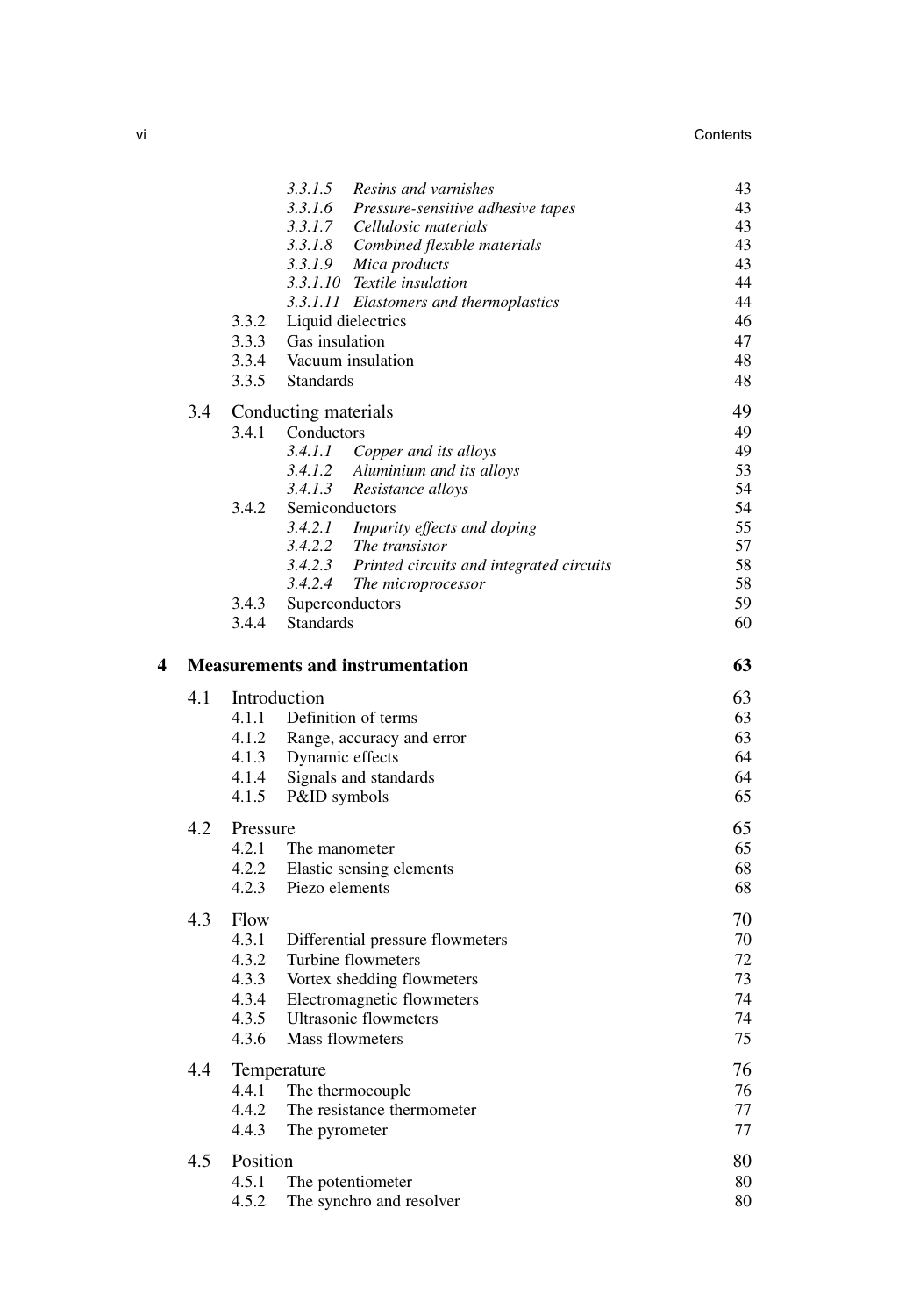## Contents vii

|   |                   | 4.5.3<br>4.5.4<br>4.5.5<br>4.5.6<br>4.5.7          | The linear variable differential transformer (LVDT)<br>The shaft encoder<br>The variable capacitance transducer<br>Laser distance measurement<br>Proximity switches and photocells                       | 82<br>82<br>83<br>84<br>85                    |  |
|---|-------------------|----------------------------------------------------|----------------------------------------------------------------------------------------------------------------------------------------------------------------------------------------------------------|-----------------------------------------------|--|
|   | 4.6               | Level<br>4.6.1<br>4.6.2<br>4.6.3<br>4.6.4          | The pressure-based system<br>Electrical probe<br>Ultrasonic transducers<br>Nucleonic methods                                                                                                             | 85<br>85<br>85<br>86<br>87                    |  |
|   | 4.7               | 4.7.1<br>4.7.2<br>4.7.3<br>4.7.4                   | Weighing and force<br>Stress and strain<br>The strain gauge<br>Bridge circuits<br>The load cell                                                                                                          | 88<br>88<br>89<br>89<br>92                    |  |
|   | 4.8               | 4.8.1<br>4.8.2                                     | Acceleration and speed<br>Speed<br>Accelerometers and vibration transducers                                                                                                                              | 92<br>92<br>93                                |  |
|   | 4.9               | Current                                            |                                                                                                                                                                                                          | 94                                            |  |
|   |                   |                                                    | 4.10 HART and Fieldbus                                                                                                                                                                                   | 95                                            |  |
|   |                   |                                                    | 4.11 Data acquisition                                                                                                                                                                                    | 96                                            |  |
|   |                   |                                                    | 4.12 Installation notes                                                                                                                                                                                  | 102                                           |  |
| 5 | <b>Generators</b> |                                                    |                                                                                                                                                                                                          |                                               |  |
|   | 5.1               | Introduction                                       |                                                                                                                                                                                                          | 105                                           |  |
|   | 5.2               |                                                    | Main generator types                                                                                                                                                                                     | 105                                           |  |
|   | 5.3               | 5.3.1<br>5.3.2<br>5.3.3<br>5.3.4<br>5.3.5<br>5.3.6 | Principles of operation<br>No-load operation<br>The effect of load<br>Damping of transients<br>Voltage waveform<br>Connecting generators in parallel<br>Operating limits when in parallel with the mains | 107<br>107<br>112<br>115<br>115<br>117<br>117 |  |
|   | 5.4               |                                                    | The Automatic Voltage Regulator (AVR)                                                                                                                                                                    | 118                                           |  |
|   | 5.5               | 5.5.1<br>5.5.2<br>5.5.3<br>5.5.4                   | <b>Brushless excitation</b><br>Separate exciter<br>Capacitor excitation<br>Induction generator<br>Inductor alternator                                                                                    | 119<br>120<br>122<br>123<br>125               |  |
|   | 5.6               | Construction<br>5.6.1<br>5.6.2<br>5.6.3            | <b>Stator</b><br>Rotor<br>Cooling                                                                                                                                                                        | 126<br>126<br>127<br>128                      |  |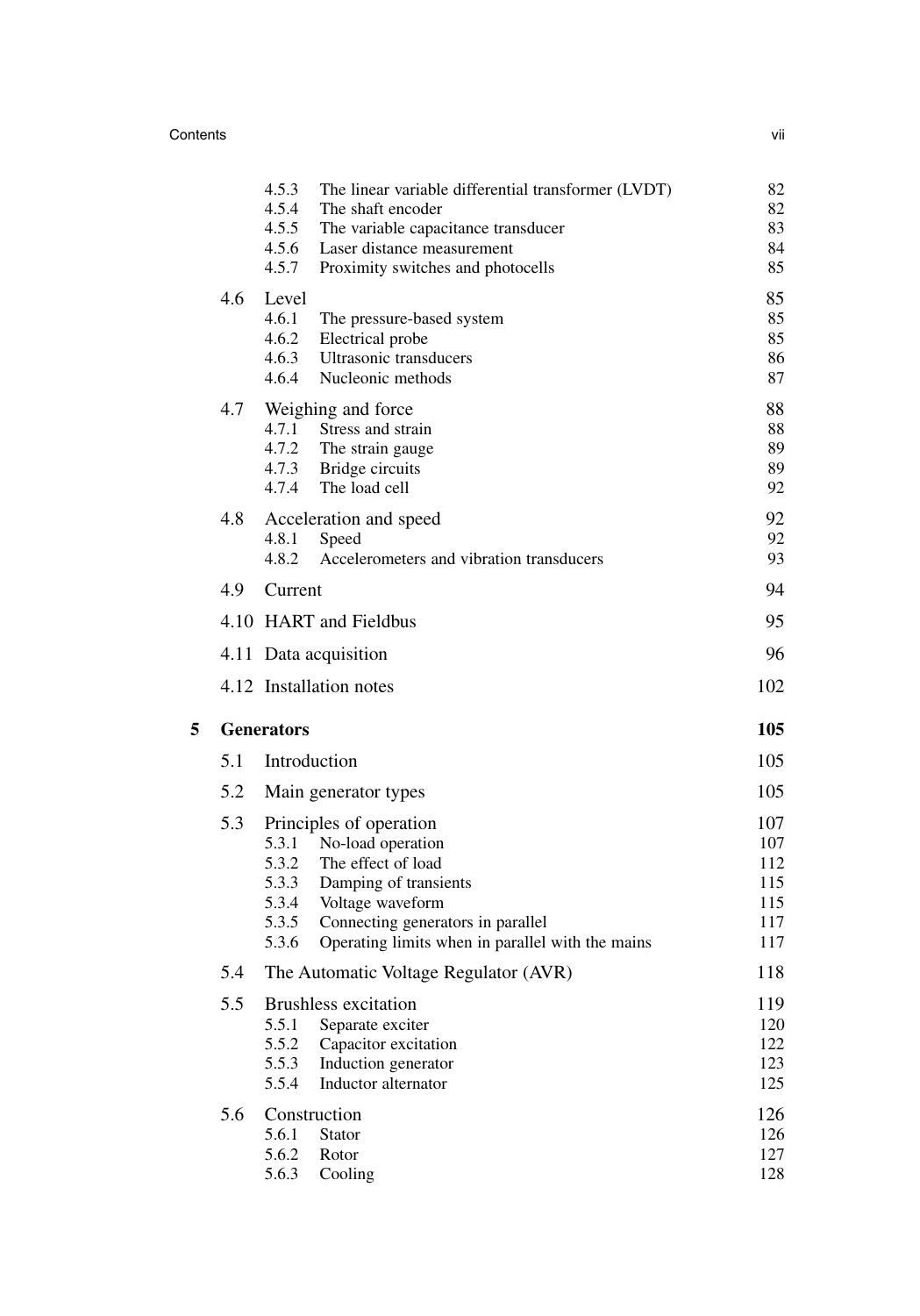|   | 5.7 | Rating and specification<br>5.7.1<br>Rated output<br>5.7.2<br>Reactances<br>5.7.3<br>Main items of specification                                                                                                                                                                                                                                                                                                                                                                                        | 130<br>130<br>131<br>131                                                                |
|---|-----|---------------------------------------------------------------------------------------------------------------------------------------------------------------------------------------------------------------------------------------------------------------------------------------------------------------------------------------------------------------------------------------------------------------------------------------------------------------------------------------------------------|-----------------------------------------------------------------------------------------|
|   | 5.8 | Testing                                                                                                                                                                                                                                                                                                                                                                                                                                                                                                 | 132                                                                                     |
|   | 5.9 | <b>Standards</b>                                                                                                                                                                                                                                                                                                                                                                                                                                                                                        | 133                                                                                     |
| 6 |     | <b>Transformers</b>                                                                                                                                                                                                                                                                                                                                                                                                                                                                                     | 135                                                                                     |
|   | 6.1 | Principles of operation                                                                                                                                                                                                                                                                                                                                                                                                                                                                                 | 135                                                                                     |
|   | 6.2 | Main features of construction<br>6.2.1<br>The core<br>6.2.2<br>Windings<br>6.2.3<br>Winding connections<br>6.2.4<br><b>Bushings</b><br>6.2.5<br>Tapchangers<br>6.2.6<br>Cooling equipment                                                                                                                                                                                                                                                                                                               | 139<br>139<br>141<br>144<br>148<br>149<br>154                                           |
|   | 6.3 | Main classes of transformer<br>6.3.1<br>Transformer for electronics<br>6.3.2<br>Small transformers<br>6.3.3<br>Distribution transformers<br>6.3.4<br>Supply transformers<br>6.3.5<br>Transmission (or intertie) transformers<br>6.3.6<br>Generator (or step-up) transformers<br>6.3.7<br>Phase-shifting transformers<br>6.3.8<br>Converter transformers<br>6.3.9<br>Railway transformers<br>6.3.10 Rectifier and furnace transformers<br>6.3.11 Dry-type transformers<br>6.3.12 Gas-filled transformers | 154<br>154<br>154<br>155<br>156<br>156<br>157<br>157<br>158<br>160<br>160<br>160<br>160 |
|   | 6.4 | Rating principles<br>Rated power<br>6.4.1<br>6.4.2<br>Overloading<br>6.4.3<br>Parallel operation of transformers                                                                                                                                                                                                                                                                                                                                                                                        | 161<br>161<br>162<br>162                                                                |
|   | 6.5 | Test methods<br>6.5.1<br>Specification testing<br>6.5.2<br>In-service testing                                                                                                                                                                                                                                                                                                                                                                                                                           | 162<br>162<br>165                                                                       |
|   | 6.6 | Commissioning, maintenance and repair<br>Commissioning<br>6.6.1<br>6.6.2<br>Maintenance<br>Diagnostics and repair<br>6.6.3                                                                                                                                                                                                                                                                                                                                                                              | 166<br>166<br>167<br>167                                                                |
|   | 6.7 | <b>Standards</b>                                                                                                                                                                                                                                                                                                                                                                                                                                                                                        | 167                                                                                     |
| 7 |     | Switchgear                                                                                                                                                                                                                                                                                                                                                                                                                                                                                              | 169                                                                                     |
|   | 7.1 | Introduction                                                                                                                                                                                                                                                                                                                                                                                                                                                                                            | 169                                                                                     |
|   | 7.2 | Principles of operation                                                                                                                                                                                                                                                                                                                                                                                                                                                                                 | 170                                                                                     |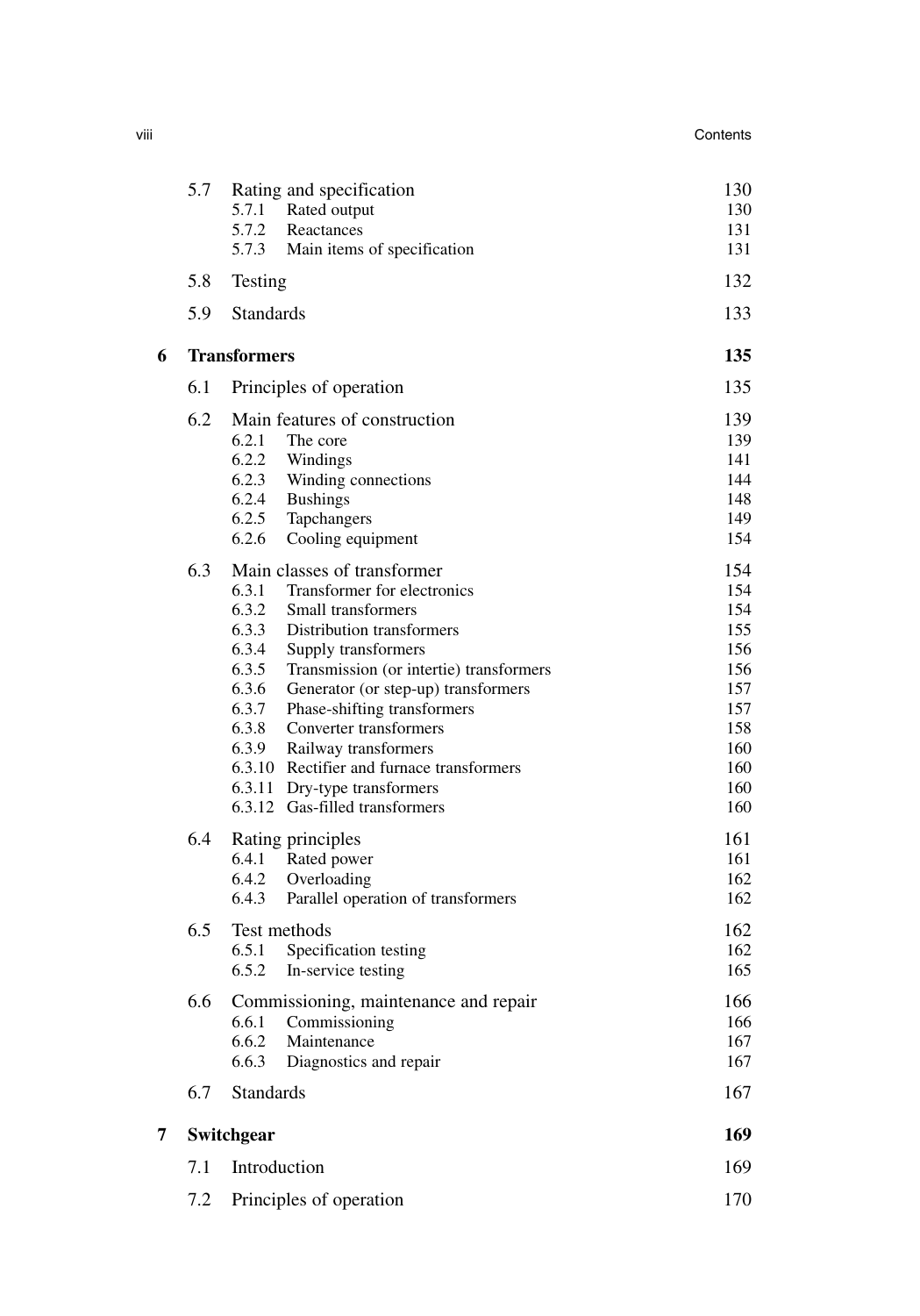Contents ix

|   | 7.3 |       | Low-voltage switchgear                                                 | 172        |
|---|-----|-------|------------------------------------------------------------------------|------------|
|   |     | 7.3.1 | Switches, disconnectors, switch disconnectors and                      |            |
|   |     |       | fuse combination units                                                 | 172        |
|   |     |       | 7.3.1.1 Construction and operation<br>7.3.1.2<br>Standards and testing | 172<br>174 |
|   |     | 7.3.2 | Air circuit breakers and moulded case circuit breakers                 | 175        |
|   |     |       | 7.3.2.1 Construction and operation                                     | 175        |
|   |     |       | 7.3.2.2 Testing and standards                                          | 179        |
|   |     | 7.3.3 | Miniature circuit breakers                                             | 180        |
|   |     | 7.3.4 | Residual current devices                                               | 182        |
|   |     | 7.3.5 | <b>Standards</b>                                                       | 183        |
|   | 7.4 |       | Medium-voltage (distribution) switchgear                               | 184        |
|   |     | 7.4.1 | Types of circuit breaker                                               | 184        |
|   |     | 7.4.2 | Main classes of equipment                                              | 188        |
|   |     |       | 7.4.2.1 Primary switchgear                                             | 188        |
|   |     |       | 7.4.2.2<br>Secondary switchgear                                        | 191        |
|   |     | 7.4.3 | Rating principles                                                      | 192        |
|   |     | 7.4.4 | Test methods                                                           | 192        |
|   |     | 7.4.5 | Commissioning and maintenance                                          | 197        |
|   |     | 7.4.6 | <b>Standards</b>                                                       | 197        |
|   | 7.5 |       | High-voltage (transmission) switchgear                                 | 197        |
|   |     | 7.5.1 | System considerations                                                  | 197        |
|   |     | 7.5.2 | Types of circuit breaker                                               | 199        |
|   |     | 7.5.3 | Main classes of equipment                                              | 200        |
|   |     |       | 7.5.3.1<br>Conventional or Air-Insulated Switchgear (AIS)<br>7.5.3.2   | 201        |
|   |     |       | Gas-insulated metal-enclosed switchgear<br>7.5.3.3                     | 201<br>203 |
|   |     | 7.5.4 | Hybrid substations<br>Rating principles                                | 204        |
|   |     | 7.5.5 | Test methods                                                           | 205        |
|   |     | 7.5.6 | Commissioning and maintenance                                          | 206        |
|   |     | 7.5.7 | <b>Standards</b>                                                       | 207        |
|   | 7.6 |       | DC switchgear                                                          | 207        |
|   |     | 7.6.1 | Technology and applications                                            | 207        |
|   |     | 7.6.2 | Semiconductor circuit breakers                                         | 208        |
|   |     | 7.6.3 | Air circuit breakers                                                   | 209        |
|   |     | 7.6.4 | DC traction fault duties                                               | 213        |
|   |     | 7.6.5 | DC traction protection                                                 | 213        |
|   |     | 7.6.6 | Safety features and interlocking                                       | 215        |
|   |     | 7.6.7 | Applicable standards and testing                                       | 216        |
| 8 |     |       | <b>Fuses and protection relays</b>                                     | 219        |
|   | 8.1 |       | Protection and co-ordination                                           | 219        |
|   | 8.2 | Fuses |                                                                        | 221        |
|   |     | 8.2.1 | Principles of design and operation                                     | 221        |
|   |     | 8.2.2 | Rating principles and properties                                       | 224        |
|   |     | 8.2.3 | Main classes of equipment                                              | 227        |
|   |     | 8.2.4 | Test methods                                                           | 231        |
|   |     | 8.2.5 | <b>Standards</b>                                                       | 232        |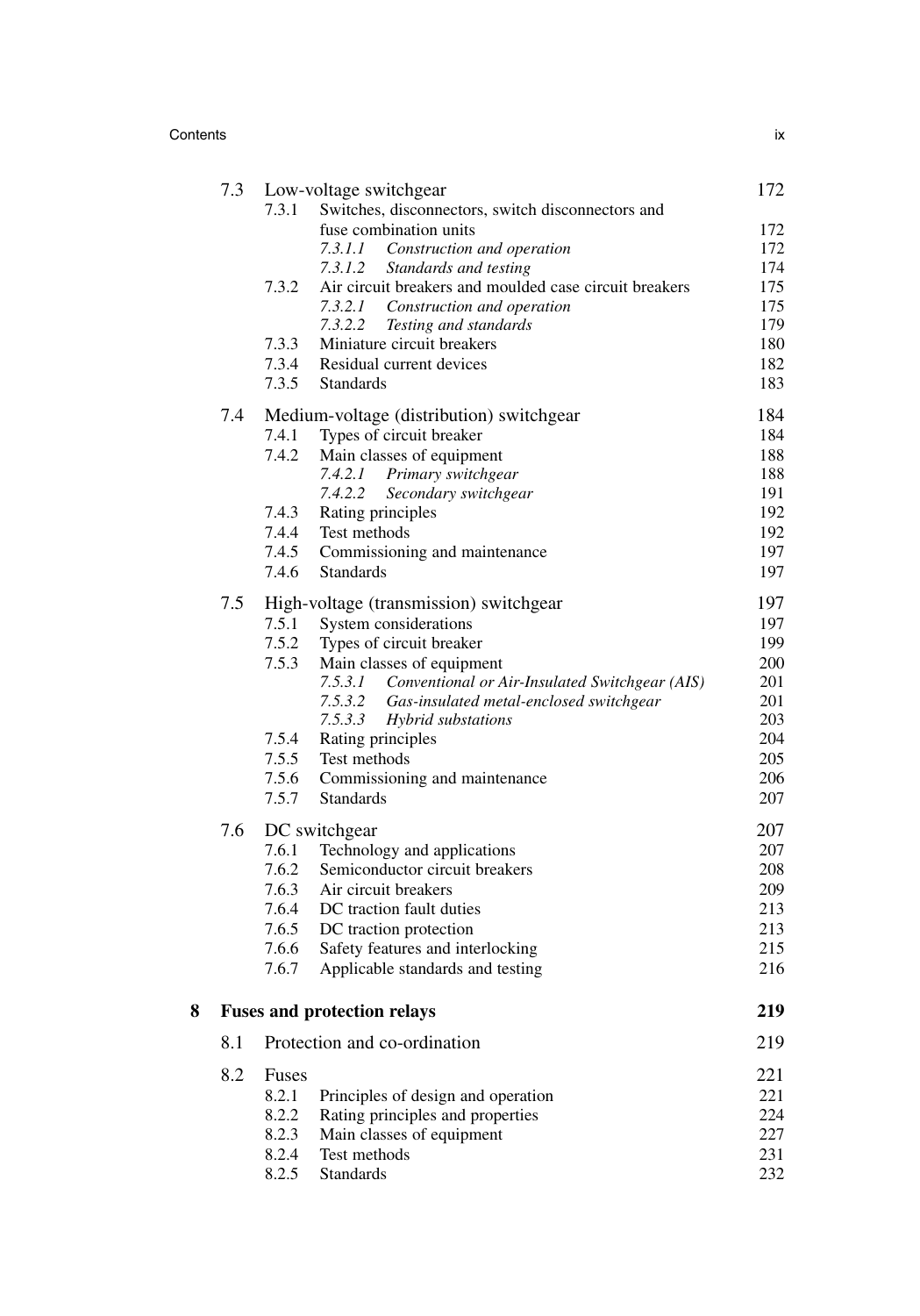|    | 8.3 | Protection relays<br>Principles of design and operation<br>8.3.1<br>8.3.2<br>Rating principles and properties<br>Main classes of relay<br>8.3.3<br>8.3.4<br>Test methods<br>8.3.5<br><b>Standards</b>                                                                                                                                                                                    | 233<br>233<br>238<br>240<br>243<br>243                             |
|----|-----|------------------------------------------------------------------------------------------------------------------------------------------------------------------------------------------------------------------------------------------------------------------------------------------------------------------------------------------------------------------------------------------|--------------------------------------------------------------------|
| 9  |     | <b>Wires and cables</b>                                                                                                                                                                                                                                                                                                                                                                  | 247                                                                |
|    | 9.1 | Scope                                                                                                                                                                                                                                                                                                                                                                                    | 247                                                                |
|    | 9.2 | Principles of power cable design<br>9.2.1<br>Terminology<br>9.2.2<br>General considerations<br>9.2.3 Paper-insulated cables<br>9.2.4 Polymeric cables<br>9.2.5<br>Low Smoke and Fume (LSF) and fire performance cables                                                                                                                                                                   | 247<br>247<br>248<br>249<br>250<br>252                             |
|    | 9.3 | Main classes of cable<br>9.3.1<br>Cables for the electricity supply industry<br>9.3.1.1 MV paper-insulated cables<br>9.3.1.2 MV polymeric cables<br>9.3.1.3<br>LV polymeric cables<br>9.3.2<br>Industrial cables<br>9.3.2.1 Paper-insulated cables<br>9.3.2.2 Polymeric cables for fixed installations<br>9.3.2.3<br>Polymeric cables for flexible connections<br>9.3.3<br>Wiring cables | 253<br>253<br>253<br>254<br>257<br>259<br>259<br>260<br>261<br>262 |
|    | 9.4 | Parameters and test methods<br>9.4.1<br>Current rating<br>9.4.2<br>Capacitance<br>9.4.3<br>Inductance<br>9.4.4<br>Voltage drop<br>9.4.5<br>Symmetrical and earth fault capacity                                                                                                                                                                                                          | 263<br>264<br>264<br>265<br>265<br>266                             |
|    | 9.5 | Optical communication cables<br>9.5.1<br>Optical fibres<br>9.5.2<br>Optical cable design<br>9.5.3 Interconnections<br>9.5.4 Installation                                                                                                                                                                                                                                                 | 267<br>267<br>268<br>272<br>275                                    |
|    | 9.6 | Standards<br>Metallic wires and cables<br>9.6.1<br>9.6.2<br>Optical communication cables                                                                                                                                                                                                                                                                                                 | 276<br>276<br>277                                                  |
| 10 |     | Motors, motor control and drives                                                                                                                                                                                                                                                                                                                                                         | 279                                                                |
|    |     | 10.1 Introduction                                                                                                                                                                                                                                                                                                                                                                        | 279                                                                |
|    |     | 10.2 The direct current (DC) motor                                                                                                                                                                                                                                                                                                                                                       | 280                                                                |
|    |     | 10.3 The cage induction motor<br>10.3.1 Torque characteristics                                                                                                                                                                                                                                                                                                                           | 284<br>285                                                         |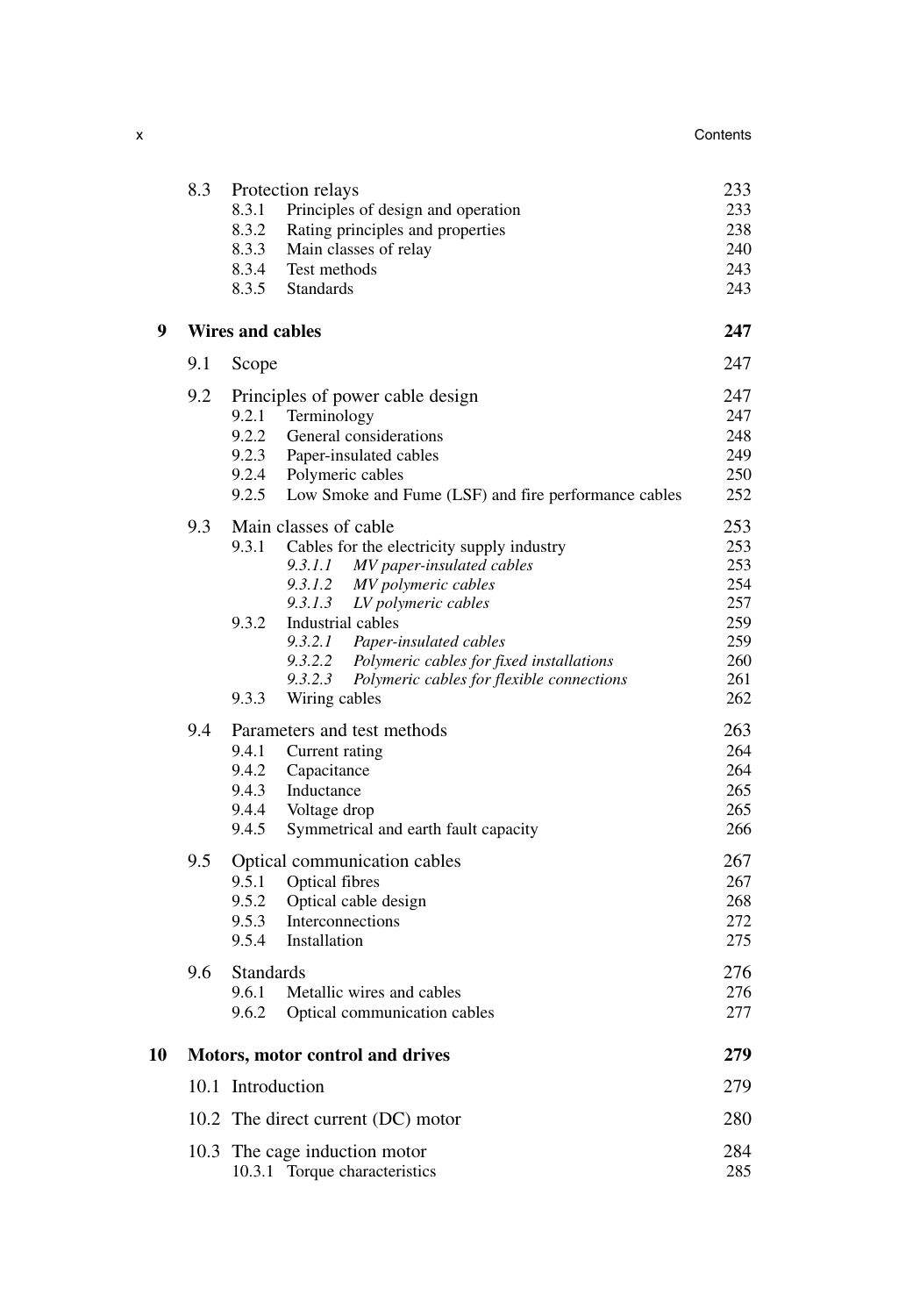## Contents xi

|    |      | 10.3.2<br>Voltage–frequency relationship<br>10.3.3<br>Flux vector control                                                                                                                                                                                                                                                                                                                                                                                                                                                                                                                                                                                               | 287<br>289                                                                                                   |
|----|------|-------------------------------------------------------------------------------------------------------------------------------------------------------------------------------------------------------------------------------------------------------------------------------------------------------------------------------------------------------------------------------------------------------------------------------------------------------------------------------------------------------------------------------------------------------------------------------------------------------------------------------------------------------------------------|--------------------------------------------------------------------------------------------------------------|
|    | 10.4 | The slipring induction motor                                                                                                                                                                                                                                                                                                                                                                                                                                                                                                                                                                                                                                            | 290                                                                                                          |
|    | 10.5 | The ac synchronous motor                                                                                                                                                                                                                                                                                                                                                                                                                                                                                                                                                                                                                                                | 290                                                                                                          |
|    | 10.6 | The brushless servomotor<br>10.6.1<br>Stationary torque characteristics                                                                                                                                                                                                                                                                                                                                                                                                                                                                                                                                                                                                 | 291<br>292                                                                                                   |
|    | 10.7 | The reluctance motor                                                                                                                                                                                                                                                                                                                                                                                                                                                                                                                                                                                                                                                    | 293                                                                                                          |
|    | 10.8 | The switched reluctance motor                                                                                                                                                                                                                                                                                                                                                                                                                                                                                                                                                                                                                                           | 293                                                                                                          |
|    | 10.9 | Mechanical and duty cycle considerations<br>10.9.1<br>Mounting of the motor<br>Degree of protection<br>10.9.2<br>Duty cycles<br>10.9.3                                                                                                                                                                                                                                                                                                                                                                                                                                                                                                                                  | 295<br>295<br>296<br>296                                                                                     |
|    |      | 10.10 Drive power circuits<br>10.10.1 DC motor drive systems<br>10.10.1.1 AC to dc power conversion<br>10.10.1.2<br>Single-converter drives<br>10.10.1.3 Dual-converter drives<br>10.10.1.4 Field control<br>10.10.1.5 DC to dc power conversion<br>10.10.2 AC motor drive systems<br>10.10.2.1<br>AC to ac power converters with<br>intermediate dc link<br>10.10.2.2<br>General characteristics of a voltage<br>source inverter<br>10.11 Effects of semiconductor power converters<br>10.11.1 Effects upon dc machines<br>10.11.2 Effects upon ac machines<br>10.11.2.1 Machine rating: thermal effects<br>10.11.2.2 Machine insulation<br>10.11.2.3 Bearing currents | 297<br>298<br>298<br>300<br>301<br>302<br>302<br>305<br>305<br>306<br>307<br>307<br>308<br>308<br>308<br>309 |
|    |      | 10.12 The commercial drive                                                                                                                                                                                                                                                                                                                                                                                                                                                                                                                                                                                                                                              | 309                                                                                                          |
|    |      | 10.13 Standards                                                                                                                                                                                                                                                                                                                                                                                                                                                                                                                                                                                                                                                         | 311                                                                                                          |
| 11 |      | Power electronic circuits and devices                                                                                                                                                                                                                                                                                                                                                                                                                                                                                                                                                                                                                                   | 313                                                                                                          |
|    | 11.1 | Introduction                                                                                                                                                                                                                                                                                                                                                                                                                                                                                                                                                                                                                                                            | 313                                                                                                          |
|    | 11.2 | Diode converters<br>11.2.1<br>Three-pulse rectifier<br>11.2.2<br>Six-pulse rectifier<br>11.2.3<br>Characteristics of the six-pulse input current<br>11.2.4<br>Twelve-pulse rectifier with delta-star transformer<br>11.2.5<br>Controlled rectifiers                                                                                                                                                                                                                                                                                                                                                                                                                     | 313<br>313<br>315<br>315<br>318<br>321                                                                       |
|    | 11.3 | Active devices<br>11.3.1<br>Inductive switching waveforms                                                                                                                                                                                                                                                                                                                                                                                                                                                                                                                                                                                                               | 323<br>324                                                                                                   |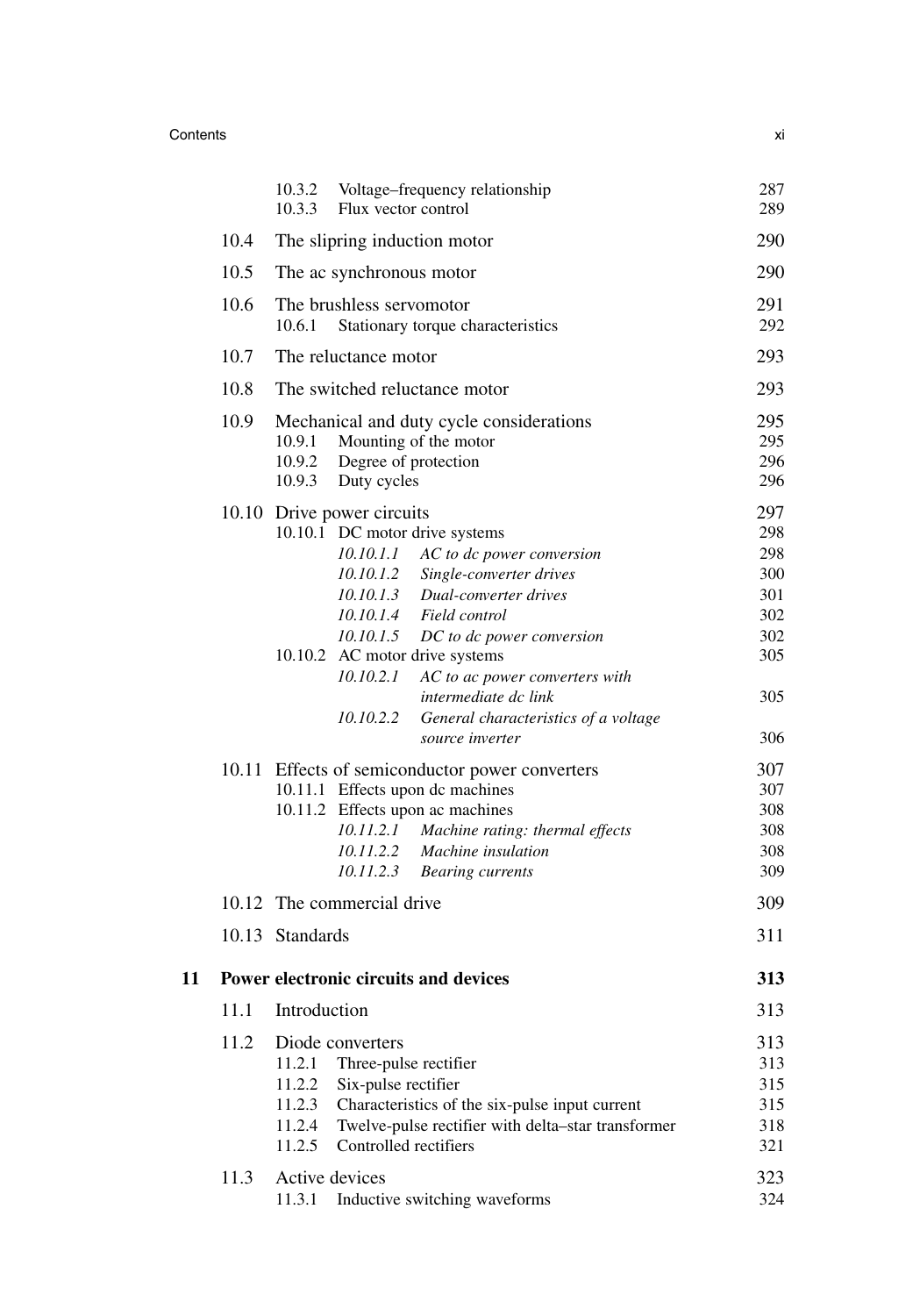|    | 11.4 | Principles of switching circuits<br>11.4.1 DC-DC converters<br>11.4.2 Two- and four-quadrant converters<br>11.4.3 Three-phase inverter<br>11.4.4 Sinusoidal Pulse Width Modulation (PWM)                                                                                                             | 324<br>324<br>326<br>329<br>330                             |
|----|------|------------------------------------------------------------------------------------------------------------------------------------------------------------------------------------------------------------------------------------------------------------------------------------------------------|-------------------------------------------------------------|
|    | 11.5 | High-frequency power supplies<br>11.5.1<br>Forward converter<br>11.5.2<br>Flyback converter                                                                                                                                                                                                          | 332<br>334<br>335                                           |
|    | 11.6 | <b>Standards</b>                                                                                                                                                                                                                                                                                     | 338                                                         |
| 12 |      | <b>Batteries and fuel cells</b>                                                                                                                                                                                                                                                                      | 339                                                         |
|    | 12.1 | Introduction                                                                                                                                                                                                                                                                                         | 339                                                         |
|    | 12.2 | Primary cells<br>12.2.1 Zinc carbon<br>12.2.2 Alkaline manganese<br>12.2.3 Mercury oxide<br>12.2.4 Silver oxide<br>$12.2.5$ Zinc air<br>12.2.6 3 V lithium primary batteries<br>12.2.7 Lithium thionyl chloride<br>1.5 V lithium primary batteries<br>12.2.8                                         | 340<br>340<br>340<br>340<br>341<br>341<br>342<br>344<br>346 |
|    | 12.3 | Secondary cells based upon aqueous electrolytes<br>12.3.1<br>Sealed nickel cadmium<br>12.3.2 Vented nickel cadmium<br>12.3.3 Nickel metal hydride<br>12.3.4 Lead acid – pasted plate<br>12.3.5 Lead acid - tubular<br>12.3.6 Lead acid - Planté<br>12.3.7 Lead acid – valve regulated sealed (VRSLA) | 346<br>348<br>349<br>350<br>351<br>351<br>352<br>353        |
|    | 12.4 | Secondary lithium ion cells<br>Lithium ion batteries<br>12.4.1<br>12.4.2<br>Lithium polymer batteries                                                                                                                                                                                                | 355<br>355<br>356                                           |
|    | 12.5 | Fuel cells<br>12.5.1<br>The Polymer Electrolyte Fuel Cell (PEFC)<br>12.5.2<br>The Solid Oxide Fuel Cell (SOFC)                                                                                                                                                                                       | 356<br>357<br>358                                           |
|    | 12.6 | Battery charging<br>12.6.1<br>Small commercial batteries (up to 10 Ah)<br>12.6.2<br>Automotive batteries<br>12.6.3<br>Motive power<br>Standby power applications<br>12.6.4                                                                                                                           | 359<br>359<br>359<br>361<br>363                             |
|    | 12.7 | Battery monitoring<br>Load-discharge testing<br>12.7.1<br>12.7.2<br>dV/dt-load testing<br>12.7.3<br>Computer monitoring of cell voltages<br>Conductance monitoring<br>12.7.4                                                                                                                         | 367<br>367<br>367<br>369<br>369                             |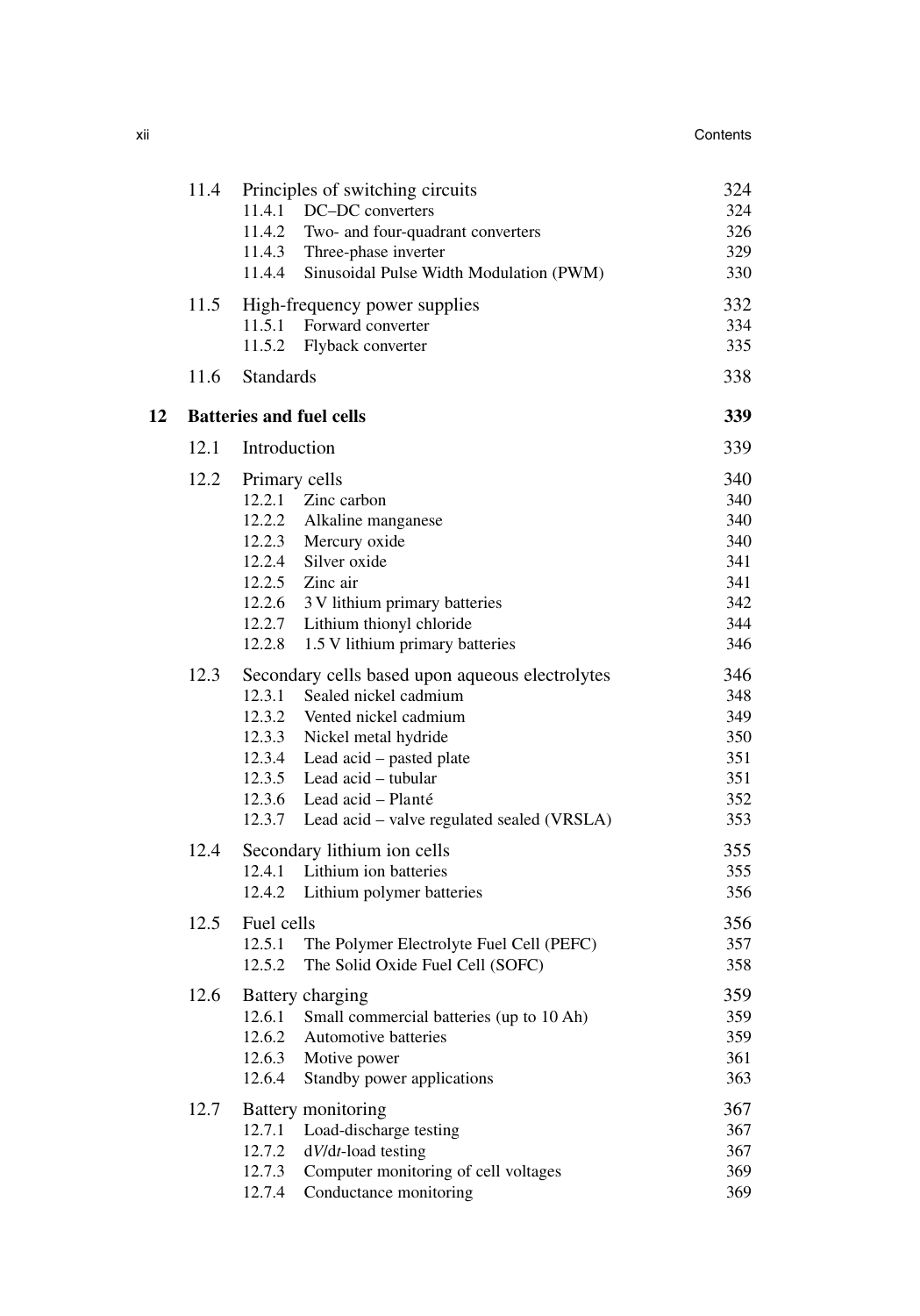| XIII |
|------|
|      |

| 12.8 | Installation, testing and commissioning                                                                                                                                                                                                                                                                              | 371                                                                                                                    |
|------|----------------------------------------------------------------------------------------------------------------------------------------------------------------------------------------------------------------------------------------------------------------------------------------------------------------------|------------------------------------------------------------------------------------------------------------------------|
| 12.9 | Operation and maintenance<br>12.9.1<br>Primary cells<br>12.9.2<br>Secondary cells                                                                                                                                                                                                                                    | 372<br>372<br>372                                                                                                      |
|      |                                                                                                                                                                                                                                                                                                                      | 373                                                                                                                    |
|      |                                                                                                                                                                                                                                                                                                                      | 375                                                                                                                    |
| 13.1 | Introduction                                                                                                                                                                                                                                                                                                         | 375                                                                                                                    |
| 13.2 | Generation<br>13.2.1<br>Distributed and renewable generation                                                                                                                                                                                                                                                         | 375<br>376                                                                                                             |
| 13.3 | Transmission<br>13.3.1<br>Principles of design<br>13.3.1.1 HVDC transmission<br>13.3.1.2<br>AC system compensation<br>13.3.1.3<br><b>FACTS</b> devices<br>13.3.2<br>System operation                                                                                                                                 | 376<br>380<br>381<br>382<br>383<br>384                                                                                 |
| 13.4 | Distribution<br>System design<br>13.4.1<br>System operation<br>13.4.2                                                                                                                                                                                                                                                | 385<br>387<br>388                                                                                                      |
| 13.5 | De-regulation and privatization                                                                                                                                                                                                                                                                                      | 389                                                                                                                    |
| 13.6 | Future trends                                                                                                                                                                                                                                                                                                        | 389                                                                                                                    |
|      |                                                                                                                                                                                                                                                                                                                      | 391                                                                                                                    |
| 14.1 | Power quality<br>14.1.1 Introduction<br>14.1.2 What determines power quality<br>14.1.3 Supply characteristics<br>14.1.4<br>Key parameters<br>Common problems<br>14.1.5<br>Harmonic voltage and current distortion<br>14.1.5.1<br>14.1.5.2<br>Voltage dips<br>Monitoring<br>14.1.6                                    | 391<br>391<br>391<br>392<br>392<br>395<br>395<br>396<br>396                                                            |
| 14.2 | Electromagnetic compatibility<br>14.2.1<br>Introduction<br>14.2.1.1<br><i>Sources</i><br>14.2.1.2<br>Coupling mechanisms<br>14.2.1.3<br>Equipment sensitivity<br>14.2.2<br>Simple source models<br>14.2.2.1<br>Receptor efficiency<br>Signal waveforms and spectra<br>14.2.3<br>14.2.4<br>EMC limits and test levels | 397<br>397.<br>397<br>398<br>398<br>398<br>400<br>400<br>403<br>403                                                    |
|      |                                                                                                                                                                                                                                                                                                                      | 12.10 Standards<br>The power system<br>Power quality and electromagnetic compatibility<br>14.2.4.1<br><b>Emissions</b> |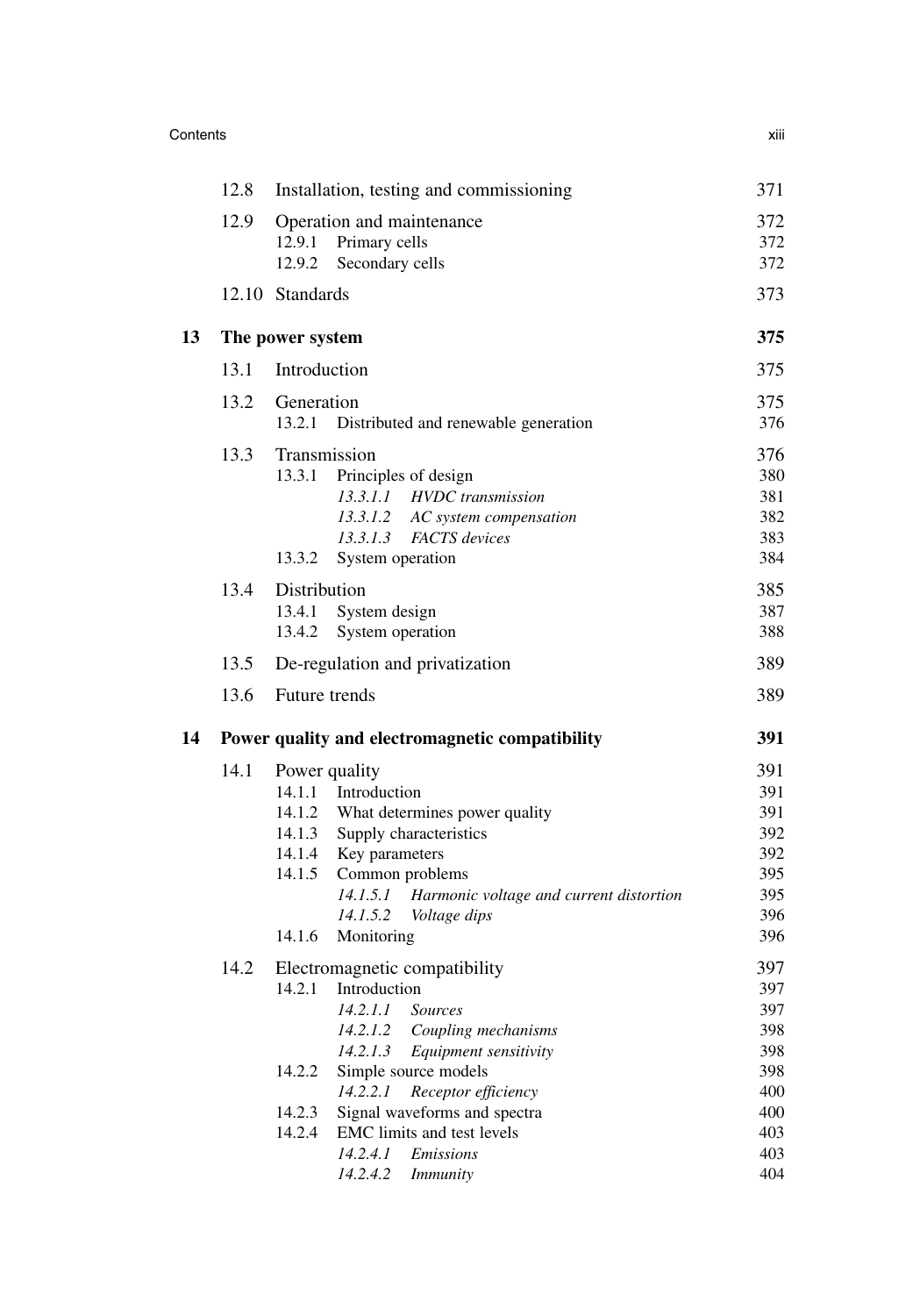|    |      | 14.2.5           | Design for EMC                                                           | 406        |
|----|------|------------------|--------------------------------------------------------------------------|------------|
|    |      |                  | 14.2.5.1<br><b>Basic</b> concepts                                        | 406        |
|    |      |                  | 14.2.5.2<br>Shielding                                                    | 408        |
|    |      |                  | 14.2.5.3 Cable screens termination                                       | 408        |
|    |      |                  | 14.2.5.4<br>PCB design and layout                                        | 408        |
|    |      |                  | 14.2.5.5<br>Grounding                                                    | 410        |
|    |      |                  | 14.2.5.6<br>Systems and installations                                    | 411        |
|    |      | 14.2.6           | Measurements                                                             | 411        |
|    |      |                  | 14.2.6.1<br>Emissions                                                    | 411        |
|    |      |                  | 14.2.6.2<br><i>Immunity</i>                                              | 412        |
|    | 14.3 | <b>Standards</b> |                                                                          | 413        |
|    |      | 14.3.1           | Generic standards                                                        | 413        |
|    |      | 14.3.2           | Important product standards                                              | 413        |
|    |      |                  | 14.3.3 Basic standards                                                   | 414        |
| 15 |      |                  | Electricity and potentially explosive atmospheres                        | 415        |
|    | 15.1 | Introduction     |                                                                          | 415        |
|    | 15.2 | EU directives    |                                                                          | 415        |
|    |      |                  |                                                                          |            |
|    | 15.3 | UK legislation   |                                                                          | 416        |
|    | 15.4 |                  | Area classification                                                      | 416        |
|    |      | 15.4.1           | Codes of practice for area classification                                | 417        |
|    | 15.5 |                  | Hazardous area equipment                                                 | 419        |
|    |      | 15.5.1           | Methods of protection                                                    | 419        |
|    |      | 15.5.2           | Temperature classes and apparatus groups                                 | 419        |
|    |      | 15.5.3           | Equipment marking                                                        | 422        |
|    | 15.6 |                  | Equipment selection                                                      | 423        |
|    | 15.7 |                  | Equipment installation                                                   | 424        |
|    |      |                  | 15.7.1 Protection from sparking                                          | 424        |
|    |      |                  | 15.7.2 Electrical protection                                             | 425        |
|    |      |                  | 15.7.3 Means of isolation                                                | 425        |
|    |      |                  | 15.7.4 Wiring systems                                                    | 425        |
|    |      | 15.7.5           | Flameproof equipment                                                     | 425        |
|    |      |                  | Solid obstacles<br>15.7.5.1                                              | 425        |
|    |      |                  | 15.7.5.2 Protection of flamepaths                                        | 427        |
|    |      |                  | 15.7.5.3 Cable entries                                                   | 427        |
|    |      |                  | 15.7.5.4<br>Motors with variable frequency supply                        | 427        |
|    |      |                  | 15.7.5.5<br>Conduit systems                                              | 429        |
|    |      | 15.7.6           | Increased safety equipment                                               | 429        |
|    |      |                  | Cable and conduit entries<br>15.7.6.1<br>15.7.6.2<br>Wiring terminations | 429<br>429 |
|    |      |                  | 15.7.6.3<br>Wiring within enclosures                                     | 430        |
|    |      |                  | 15.7.6.4<br>Thermal protection of electrical machines                    | 430        |
|    |      | 15.7.7           | Intrinsic safety equipment                                               | 430        |
|    |      | 15.7.8           | Pressurized apparatus                                                    | 431        |
|    |      | 15.7.9           | Type n equipment                                                         | 431        |
|    |      |                  | 15.7.10 Personal electrical apparatus                                    | 432        |
|    |      |                  |                                                                          |            |